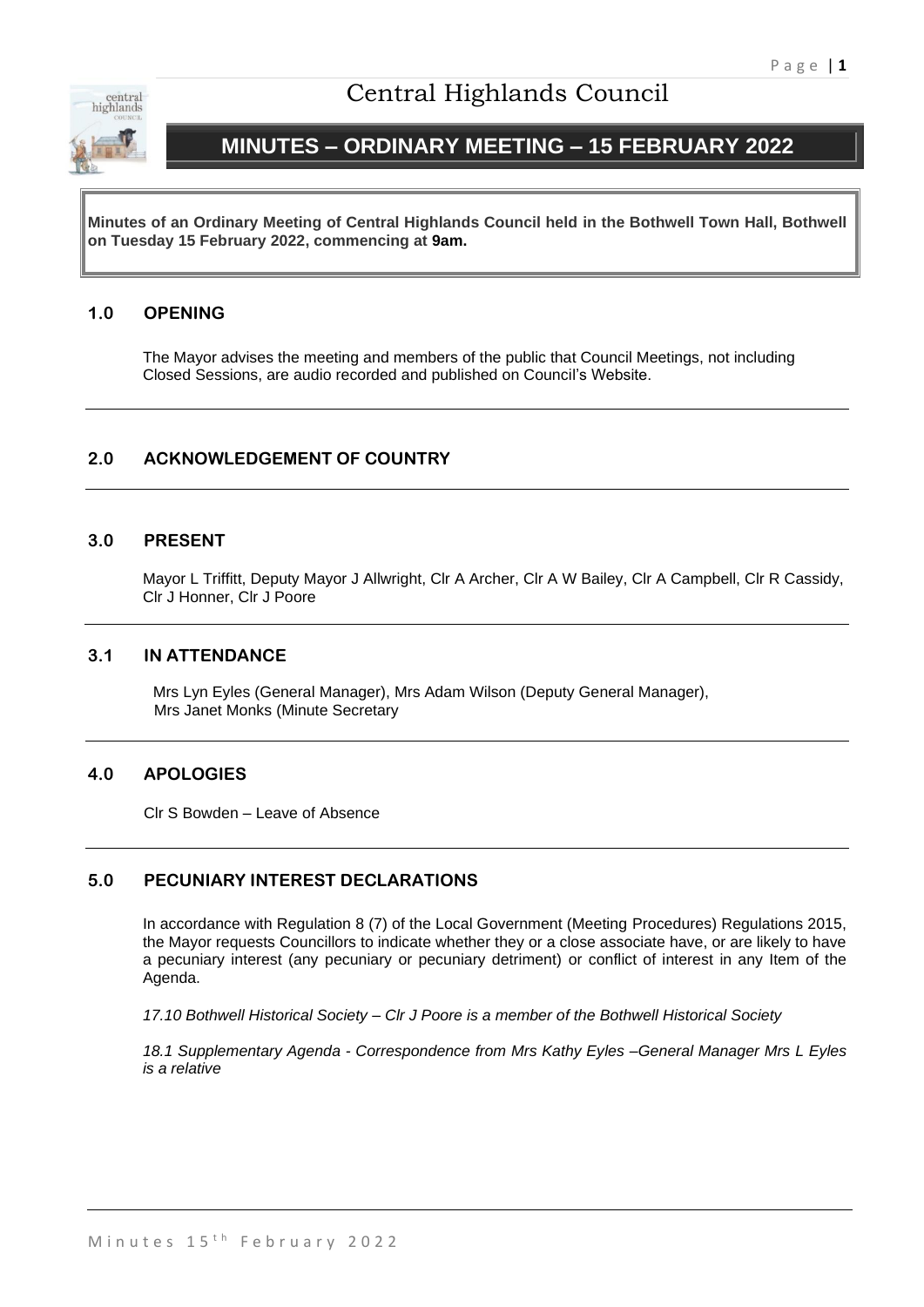## **6.0 CLOSED SESSION OF THE MEETING**

Regulation 15 (1) of the *Local Government (Meeting Procedures) Regulations 2015* states that at a meeting, a council by absolute majority, or a council committee by simple majority, may close a part of the meeting to the public for a reason specified in sub-regulation (2).

As per *Regulation 15 (1) of the Local Government (Meeting Procedures) Regulations 2015*, this motion requires an absolute majority.

**Moved:** Clr J Honner **Seconded**: Clr A Campbell

**THAT** pursuant to *Regulation 15 (1) of the Local Government (Meeting Procedures) Regulations 2015*, Council, by absolute majority, close the meeting to the public to consider the following matters in Closed Session

| <b>Item</b><br><b>Number</b> | <b>Matter</b>                                                                                                         | Government<br>(Meeting<br>Procedures)<br>Local<br><b>Regulations 2015</b>                                                                                                                                                                                                                                              |
|------------------------------|-----------------------------------------------------------------------------------------------------------------------|------------------------------------------------------------------------------------------------------------------------------------------------------------------------------------------------------------------------------------------------------------------------------------------------------------------------|
|                              | Confirmation of the Minutes of the<br>Closed Session of the Ordinary<br>Meeting of Council held on 18<br>January 2022 | Regulation 15 $(2)(g)$ – information of a personal and<br>confidential nature or information provided to Council<br>on the condition it is kept confidential                                                                                                                                                           |
| $\mathcal{P}$                | <b>Confidential MOU</b>                                                                                               | Regulation 15 $(2)(g)$ – information of a personal and<br>confidential nature or information provided to Council<br>on the condition it is kept confidential                                                                                                                                                           |
| 3                            | Consideration<br>for<br>of<br>Matters<br>Disclosure to the Public                                                     | Regulation 15 (8) - While in a closed meeting, the<br>Council, or Council Committee, is to consider whether<br>any discussions, decisions, reports or documents<br>relating to that closed meeting are to be kept<br>confidential or released to the public, taking into<br>account privacy and confidentiality issues |

### **CARRIED**

### **FOR the Motion**

Mayor L Triffitt, Deputy Mayor J Allwright, Clr A Archer, Clr A Bailey, Clr A Campbell, Clr R Cassidy, Clr J Honner, Clr J Poore

## **6.1 MOTION OUT OF CLOSED SESSION**

**Moved** Clr R Cassidy **Seconded** Clr J Honner

**That** the Council:

- (1) Having met and dealt with its business formally move out of the closed session; and
- (2) Resolved to report that it has determined the following: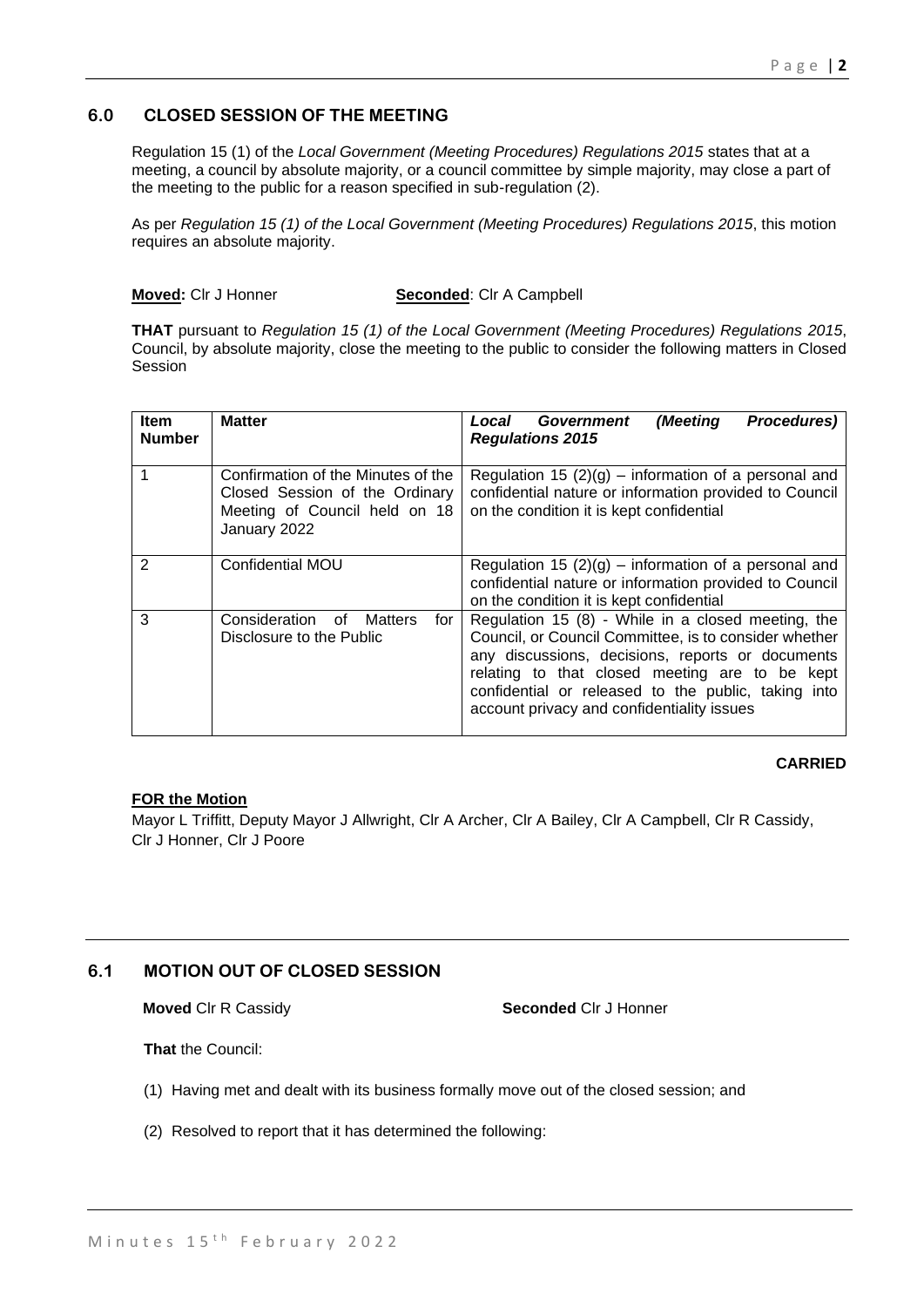| <b>Item</b><br><b>Number</b> | <b>Matter</b>                                                                                                         | Outcome                                                                                                       |
|------------------------------|-----------------------------------------------------------------------------------------------------------------------|---------------------------------------------------------------------------------------------------------------|
|                              | Confirmation of the Minutes of the<br>Closed Session of the Ordinary<br>Meeting of Council held on 18<br>January 2022 | Minutes of the Closed Session of the<br>Ordinary Meeting of Council held on<br>18 January 2022 were confirmed |
|                              | <b>Confidential MOU</b>                                                                                               | Council endorsed the signing of the<br><b>MOU</b>                                                             |
| 3                            | Consideration of Matters<br>for l<br>Disclosure to the Public                                                         | Matters were considered                                                                                       |

## **CARRIED**

## **FOR the Motion**

Mayor L Triffitt, Deputy Mayor J Allwright, Clr A Archer, Clr A Bailey, Clr A Campbell, Clr R Cassidy, Clr J Honner, Clr J Poore

## **OPEN MEETING TO PUBLIC**

Due to COVID-19 a limit of 4 members of the public, at any one time will be applied.

## **7.0 DEPUTATIONS**

**Nil**

## **7.1 PUBLIC QUESTION TIME**

## **8.0 MAYORAL COMMITMENTS**

### 12 January 2022 to 11 February 2022

18 January 2022 Ordinary Meeting of Council – Hamilton

- 19 January 2022 Citizenship Ceremony Hamilton
- 19 January 2022 New Norfolk News telephone interview
- 24 January 2022 South Central Subcommittee Teams Meeting
- 09 February 2022Opening of the South-Central Workforce Network Jobs Hub
- Business of Council x 10
- Ratepayer and community members communications x 19
- Elected Members communications x 15
- Central Highlands Council Management communications x 4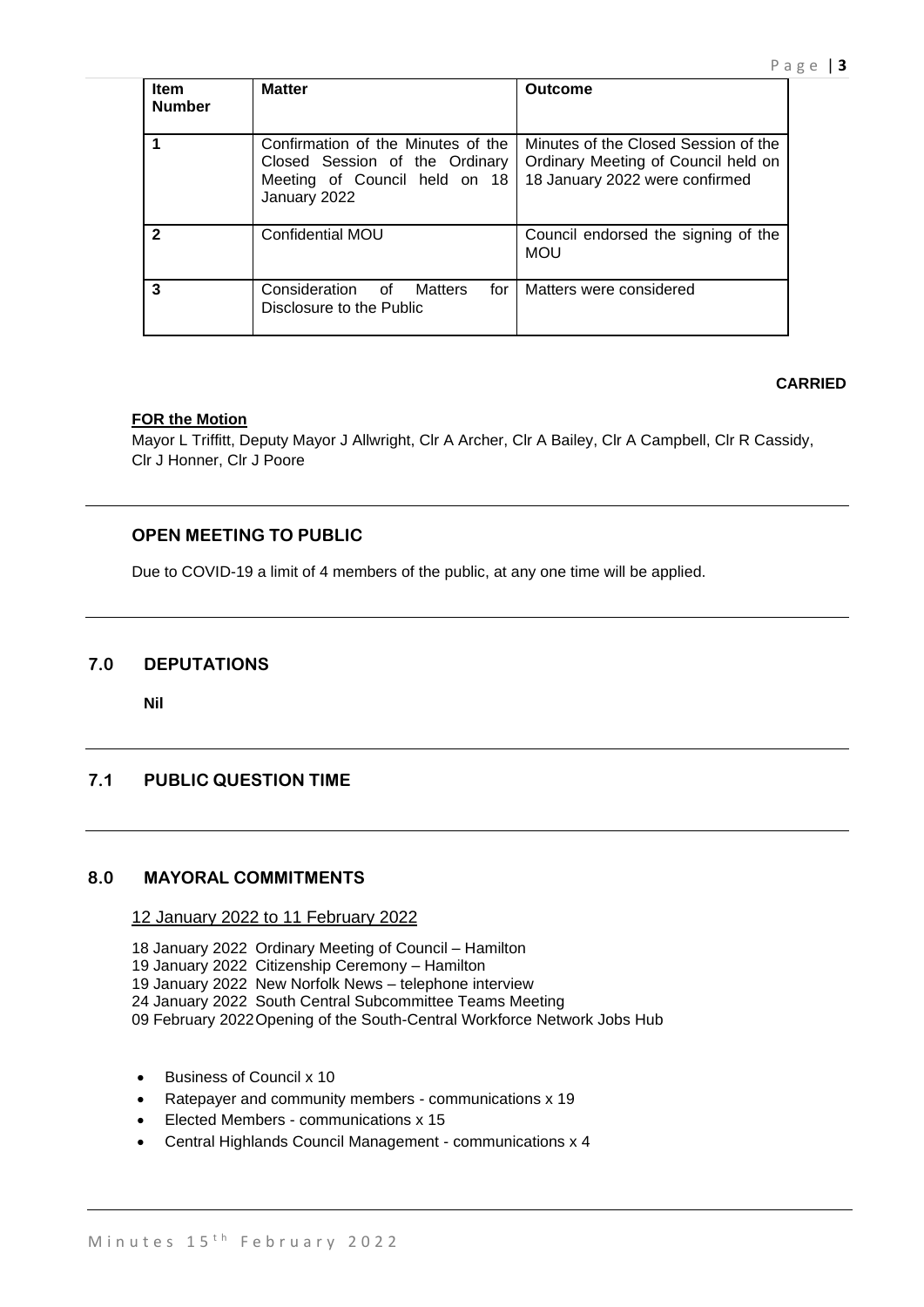## **8.1 COUNCILLOR COMMITMENTS**

#### *Deputy Mayor J Allwright*

18 January 2022 Ordinary Meeting of Council - Hamilton

#### *Clr A Archer*

18 January 2022 Ordinary Meeting of Council - Hamilton

#### *Clr A Bailey*

18 January 2022 Ordinary Meeting of Council - Hamilton

#### *Clr A Campbell*

18 January 2022 Ordinary Meeting of Council – Hamilton 02 February 2022TFGA Roadshow Bothwell Recreation Ground

#### *Clr R Cassidy*

18 January 2022 Ordinary Meeting of Council - Hamilton

#### *Clr J Honner*

18 January 2022 Ordinary Meeting of Council - Hamilton

#### *Clr J Poore*

18 January 2022 Ordinary Meeting of Council - Hamilton

## **STATUS REPORT COUNCILLORS**

### **8.2 GENERAL MANAGER'S COMMITMENTS**

| <b>Council Meeting</b>                                  |
|---------------------------------------------------------|
| <b>Citizenship Ceremony</b>                             |
| South Central Subcommittee Teams Meeting                |
| Meeting with Jane Alpine, Hydro Tas                     |
| Opening of the South-Central Workforce Network Jobs Hub |
| State Grants Commission - Webinar                       |
|                                                         |

### **8.3 DEPUTY GENERAL MANAGER'S COMMITMENTS**

| 03 February 2022 | Document Digitization and Automation for Government and Local Councils |
|------------------|------------------------------------------------------------------------|
| 07 February 2022 | Hydro Tasmania Meeting                                                 |
| 10 February 2022 | <b>Municipal Recovery Coordinators Monthly Meeting</b>                 |
| 10 February 2022 | Southern Municipal Coordinators Local Government Meeting               |
| 11 February 2022 | State Grants Commission Road Preservation Model Information Session    |

## **9.0 NOTIFICATION OF COUNCIL WORKSHOPS HELD**

Nil

## **9.1 FUTURE WORKSHOPS**

iPad/IT Workshop – Workshop to be held in the Bothwell Town Hall on  $8<sup>th</sup>$  March at 1pm subject to availability of Mr Steve Conrad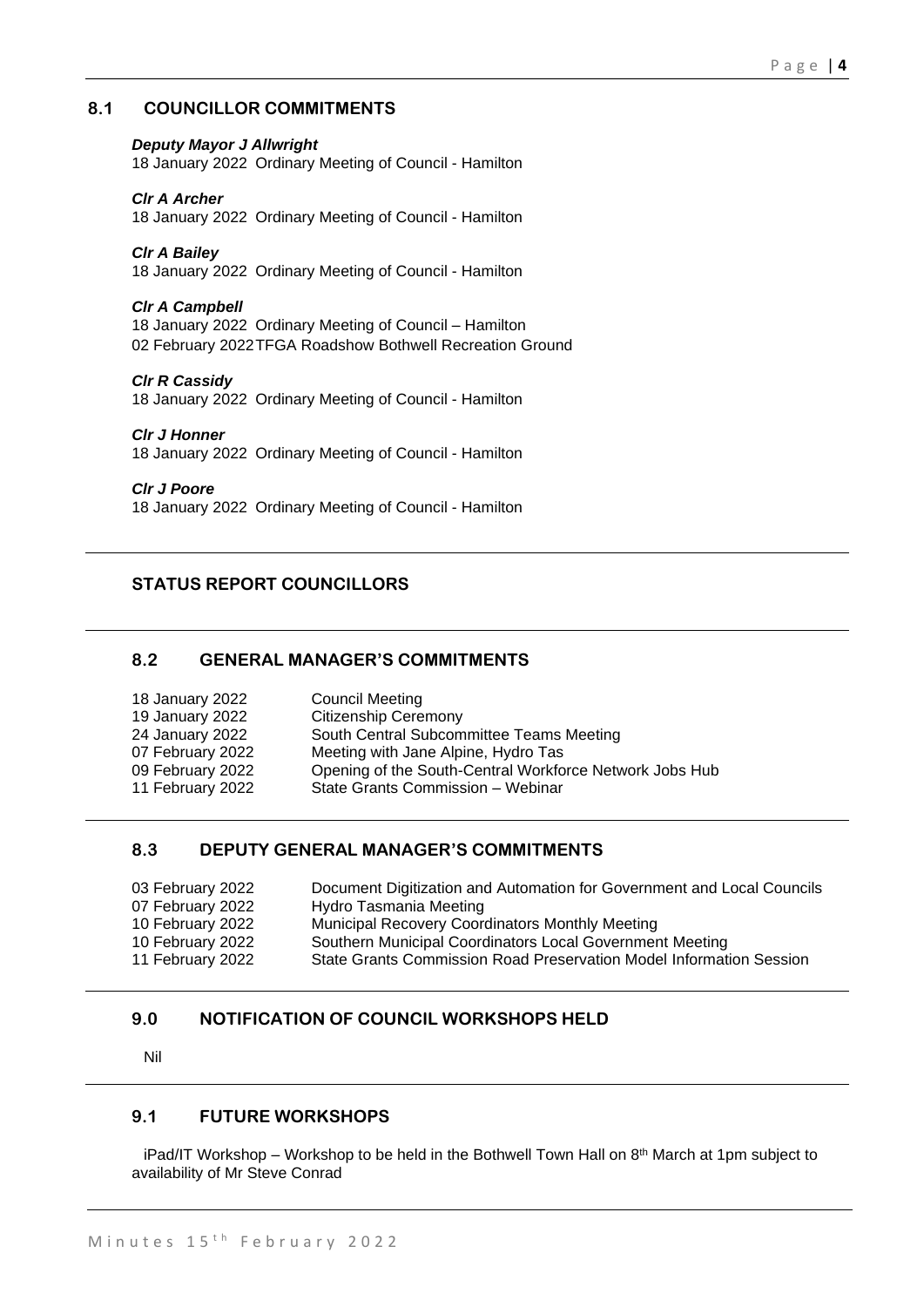## **10.0 MAYORAL ANNOUNCEMENTS**

Official opening of the South-Central Workforce Network Jobs Hub Sub Region Group (consisting of the Brighton Council, Derwent Valley Council, Southern Midlands Council and the Central Highlands Council) was attended by the Mayor and the General Manager on the 9 February at Pontville.

**RESOLVED THAT** Mr Anthony McConnon be invited to the next meeting of Council to be held on the 15<sup>th</sup> March to give Council an update on the program and to answer questions in relation to how key agency are working together to address labour shortages within the agricultural sector.

### **11.0 MINUTES**

### **11.1 RECEIVAL DRAFT MINUTES ORDINARY MEETING 18th JANUARY 2022**

**Moved:** Clr A Campbell **Seconded:** Clr J Honner

THAT the Draft Minutes of the Ordinary Meeting of Council held on Tuesday 18<sup>th</sup> January 2022 be received.

### **CARRIED**

### **FOR the Motion**

Mayor L Triffitt, Deputy Mayor J Allwright, Clr A Archer, Clr A Bailey, Clr A Campbell, Clr R Cassidy, Clr J Honner, Clr J Poore

### **11.2 CONFIRMATION OF DRAFT MINUTES ORDINARY MEETING 18th JANUARY 2022**

**Moved:** Clr J Honner **Seconded:** Clr J Poore

THAT the Draft Minutes of the Ordinary Meeting of Council held on Tuesday 18<sup>th</sup> January 2022 be confirmed.

#### **CARRIED**

### **FOR the Motion**

Mayor L Triffitt, Deputy Mayor J Allwright, Clr A Archer, Clr A Bailey, Clr A Campbell, Clr R Cassidy, Clr J Honner, Clr J Poore

## **12.0 BUSINESS ARISING:**

- 7.1 Works & Services Manager actioning
- 7.2 Works & Services Manager to report back to Council
- 15.6 DES Manager progressing
- 15.7 Draft Policy prepared by EHO
- 16.3 Revised Policy in February agenda
- 16.5 Works & Services Manager to advise Pathways Tas
- 17.1 Actioned by General Manager
- 17.2 LGAT advised by General Manager
- 17.5 Mayor to liaise with members of parliament
- 17.6 Loan Agreement signed by General Manager<br>17.10 Agreement signed by General Manager
- Agreement signed by General Manager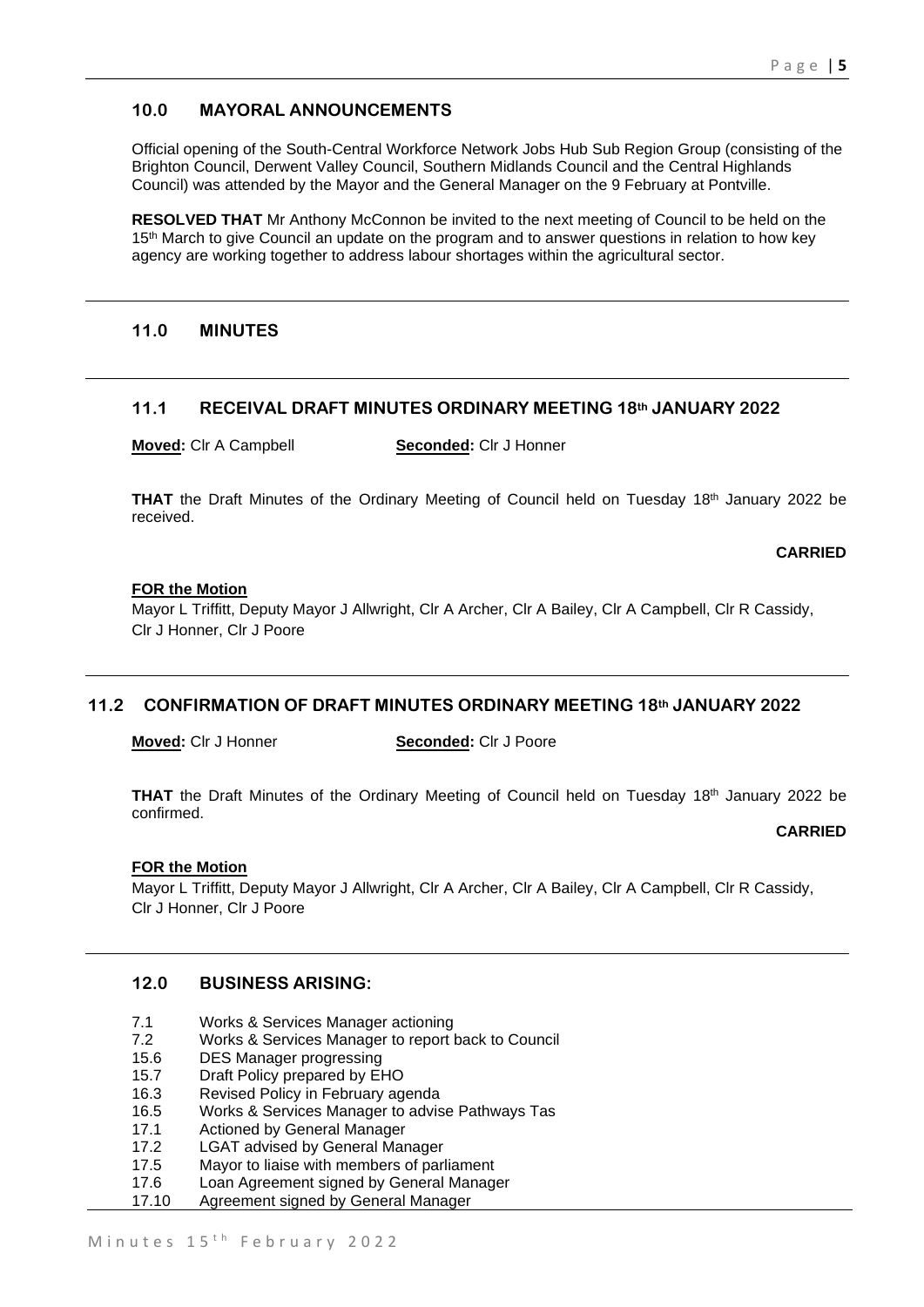- 17.11 General Manager advised Working Group of decision
- 17.13 Payment made
- 17.14 DES Manager progressing
- 17.15 Policy put on website
- 17.16 Policy put on website<br>17.17 Policy put on website
- Policy put on website

## **13.0 DERWENT CATCHMENT PROJECT REPORT**

**Moved:** Deputy Mayor J Allwright **Seconded:** Clr J Poore

**THAT** the Derwent Catchment Project Monthly Report be received.

### **CARRIED**

**CARRIED**

### **FOR the Motion**

Mayor L Triffitt, Deputy Mayor J Allwright, Clr A Archer, Clr A Bailey, Clr A Campbell, Clr R Cassidy, Clr J Honner, Clr J Poore

## **14.0 FINANCE REPORT**

**Moved:** Clr J Honner **Seconded:** Clr R Cassidy

**THAT** the Finance Reports be received.

### **FOR the Motion**

Mayor L Triffitt, Deputy Mayor J Allwright, Clr A Archer, Clr A Bailey, Clr A Campbell, Clr R Cassidy, Clr J Honner, Clr J Poore

## **15.0 DEVELOPMENT & ENVIRONMENTAL SERVICES**

In accordance with Regulation 25(1) of the Local Government (Meeting Procedures) Regulations 2015, the Mayor advises that the Council intends to act as a Planning Authority under the Land Use Planning and Approvals Act 1993, to deal with the following items:

**Moved:** Clr R Cassidy **Seconded:** Clr J Honner

**THAT** the Development & Environmental Services Report be received.

**CARRIED**

### **FOR the Motion**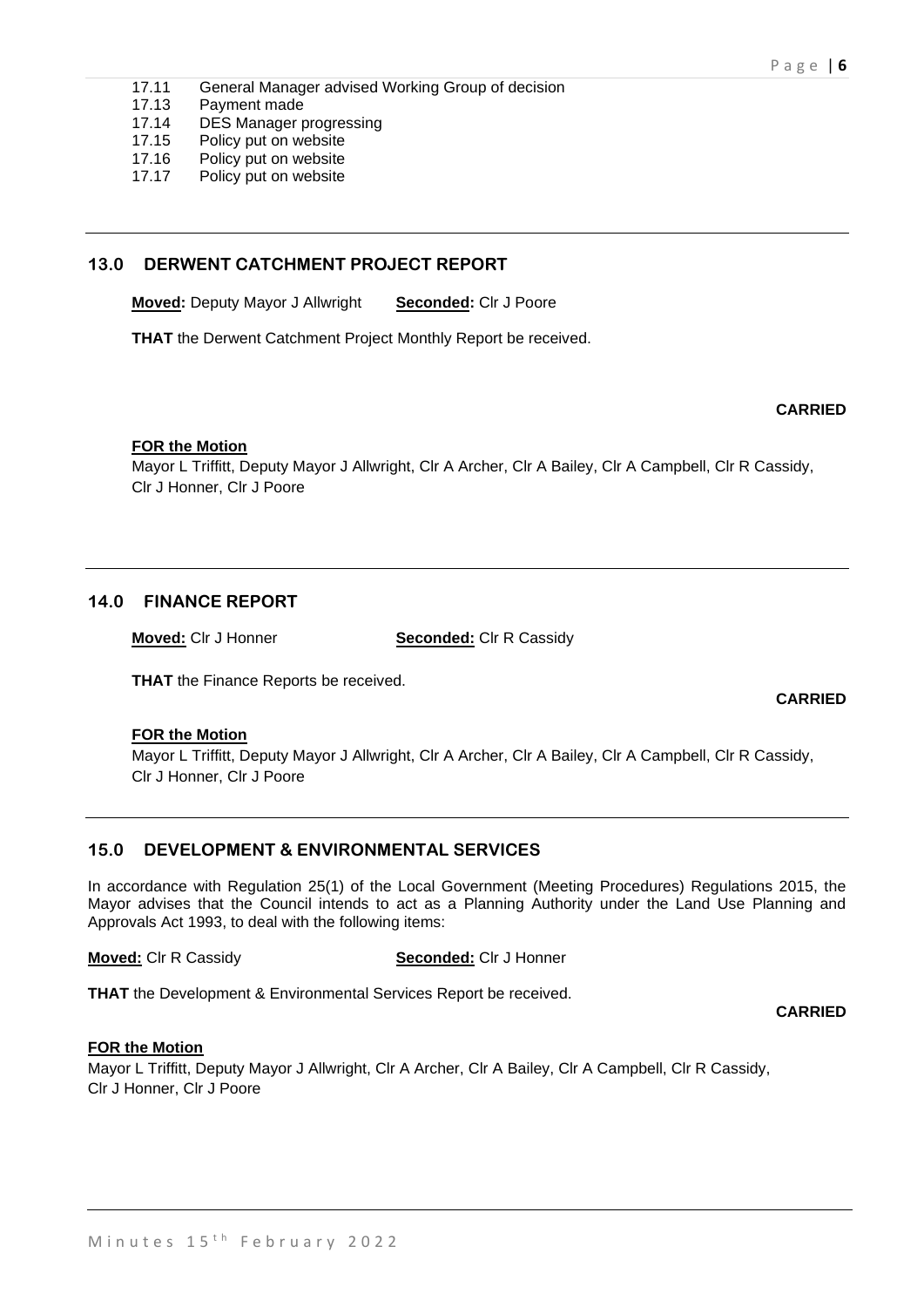## **15.1 DA2021/71: SUBDIVISION – REORGANISATION OF BOUNDARIES : 691 ELLENDALE ROAD & CT 165870/4 ELLENDALE ROAD, ELLENDALE**

**Moved:** Deputy Mayor J Allwright **Seconded:** Clr R Cassidy

**THAT** Council approve in accordance with option 1:

- **1. Approve in accordance with the Recommendation: -**
	- In accordance with section 57 of the Land Use Planning and Approvals Act 1993 the Planning Authority **Approve** the DA2021/71 Reorganisation of Boundaries, 691 Ellendale Road and CT165870/4 Ellendale Road, subject to conditions in accordance with the Recommendation.

### **CONDITIONS**

#### General

1) The subdivision layout or development must be carried out substantially in accordance with the application for planning approval, the endorsed drawings and with the conditions of this permit and must not be altered or extended without the further written approval of Council.

#### **Easements**

2) Easements must be created over all drains, pipelines, wayleaves and services in accordance with the requirements of the Council's Municipal Engineer. The cost of locating and creating the easements shall be at the subdivider's full cost.

#### **Endorsements**

3) The final plan of survey must be noted that Council cannot or will not provide a means of drainage to all lots shown on the plan of survey.

#### Covenants

4) Covenants or other similar restrictive controls that conflict with any provisions or seek to prohibit any use provided within the planning scheme must not be included or otherwise imposed on the titles to the lots created by this permit, either by transfer, inclusion of such covenants in a Schedule of Easements or registration of any instrument creating such covenants with the Recorder of Titles, unless such covenants or controls are expressly authorised by the terms of this permit or the consent in writing of the Council's General Manager.

#### Services

5) The Subdivider must pay the cost of any alterations and/or reinstatement to existing services, Council infrastructure or private property incurred as a result of the proposed subdivision works. Any work required is to be specified or undertaken by the authority concerned.

#### Access

6) The vehicle access must be upgraded for Lot 1. Access must be located and constructed in accordance with the IPWE Aust. (Tasmania Division) standard drawings, the approved Bushfire Hazard Management Report and to the satisfaction of Council's General Manager.

#### **Bushfire**

7) The development must be in accordance with the endorsed Bushfire Hazard Management Plan and Report prepared by ONTO IT Solutions, December 2021 Version 2, or as otherwise required by this permit, whichever standard is greater.

#### Final plan

8) A final approved plan of survey and schedule of easements as necessary, together with one copy, must be submitted to Council for sealing. The final approved plan of survey must be substantially the same as the endorsed plan of subdivision and must be prepared in accordance with the requirements of the Recorder of Titles.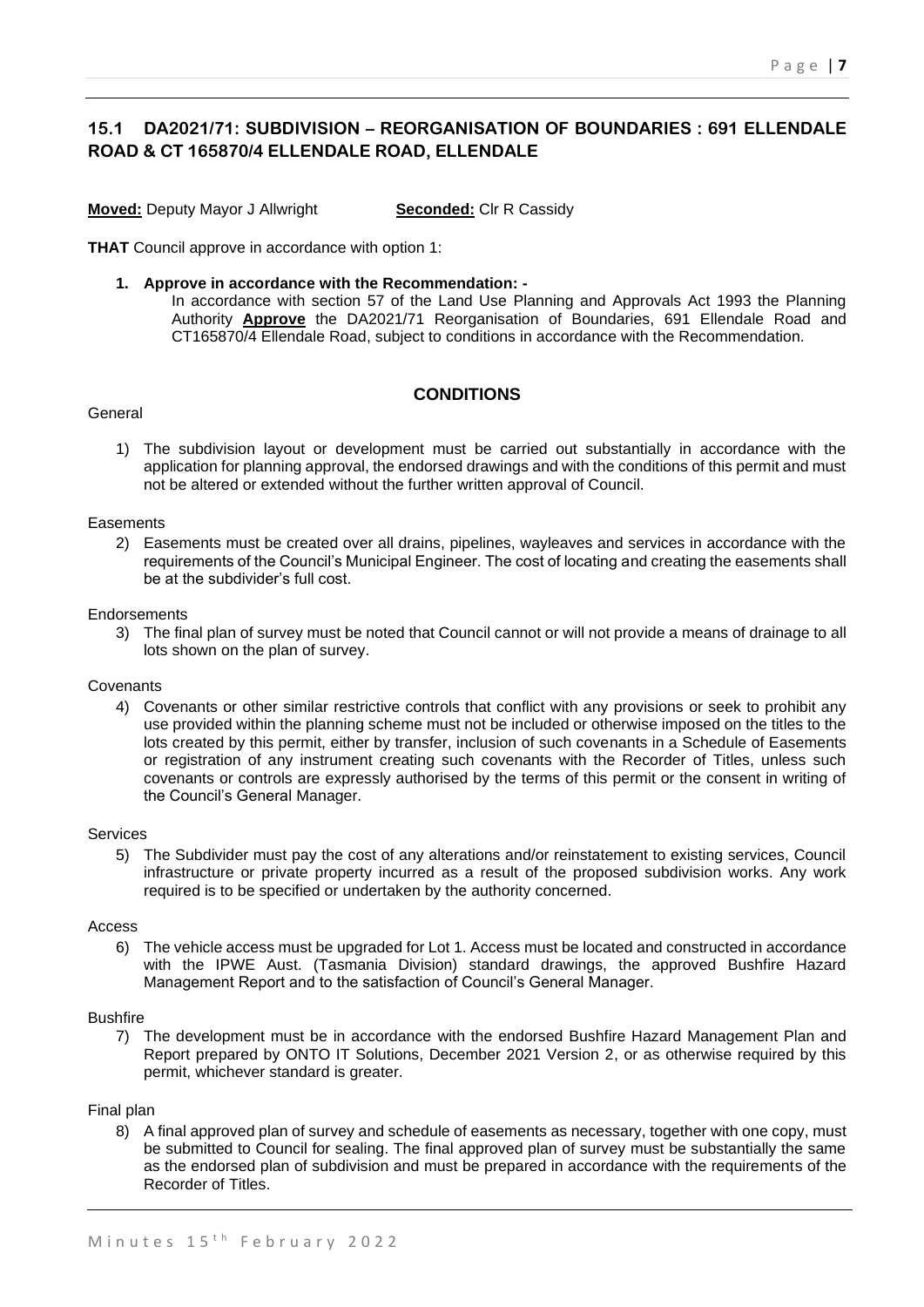- 9) A fee in accordance with Council's adopted fee schedule, must be paid to Council for the sealing of the final approved plan of survey.
- 10) All conditions of this permit, including either the completion of all works and maintenance or payment of security in accordance with this permit, must be satisfied before the Council seals the final plan of survey.
- 11) It is the subdivider's responsibility to notify Council in writing that the conditions of the permit have been satisfied and to arrange any required inspections.

Construction amenity

- 12) The development must only be carried out between the following hours unless otherwise approved by the Council's Manager Environment and Development Services:
	- Monday to Friday 7:00 AM to 6:00 PM
	- Saturday 8:00 AM to 6:00 PM
	- Sunday and State-wide public holidays 10:00 AM to 6:00 PM
- 13) All subdivision works associated with the development of the land must be carried out in such a manner so as not to unreasonably cause injury to, or unreasonably prejudice or affect the amenity, function and safety of any adjoining or adjacent land, and of any person therein or in the vicinity thereof, by reason of -
	- (a) Emission from activities or equipment related to the use or development, including noise and vibration, which can be detected by a person at the boundary with another property.
	- (b) Transport of materials, goods or commodities to or from the land.
	- (c) Appearance of any building, works or materials.
- 14) Any accumulation of vegetation, building debris or other unwanted material must be disposed of by removal from the site in an approved manner. No burning of such materials on site will be permitted unless approved in writing by the Council's Municipal Engineer.
- 15) Public roadways or footpaths must not be used for the storage of any construction materials or wastes, for the loading/unloading of any vehicle or equipment; or for the carrying out of any work, process or tasks associated with the project during the construction period.

THE FOLLOWING ADVICE APPLIES TO THIS PERMIT: -

- A. This permit does not imply that any other approval required under any other legislation or bylaw has been granted.
- B. This permit does not take effect until all other approvals required for the use or development to which the permit relates have been granted.
- C. This planning approval shall lapse at the expiration of two (2) years from the date of the commencement of planning approval unless the development for which the approval was given has been substantially commenced or extension of time has been granted. Where a planning approval for a development has lapsed, an application for renewal of a planning approval for that development may be treated as a new application.

### **CARRIED**

#### **FOR the Motion**

Mayor L Triffitt, Deputy Mayor J Allwright, Clr A Archer, Clr A Bailey, Clr A Campbell, Clr R Cassidy, Clr J Honner, Clr J Poore

*Mr G Rogers Manager DES attended the meeting at 10.15*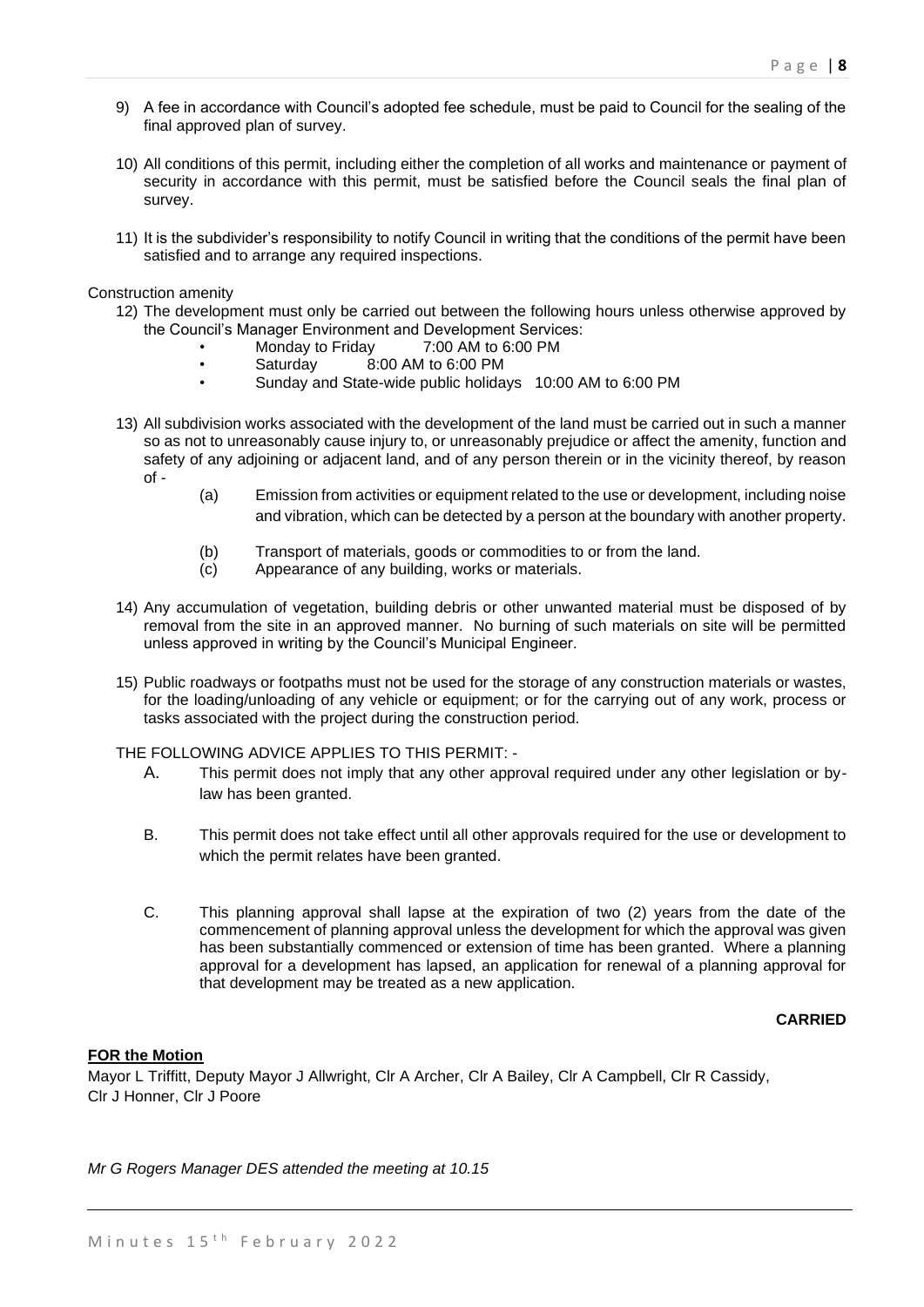## **ADDITIONAL AGENDA ITEM PROPOSED INDEPENDENT LIVING UNITS - ELLENDALE**

### **Moved:** CIr J Honner **Seconded:** CIr R Cassidy

**THAT** Council keep the owner of the land updated with purchase progress and advise that payment won't be made until the Title has been transferred to Council.

### **FOR the Motion**

Mayor L Triffitt, Deputy Mayor J Allwright, Clr A Archer, Clr A Bailey, Clr A Campbell, Clr R Cassidy, Clr J Honner, Clr J Poore

**Moved:** Clr J Honner **Seconded:** Clr R Cassidy

THAT Council move to item 15.4

### **FOR the Motion**

Mayor L Triffitt, Deputy Mayor J Allwright, Clr A Archer, Clr A Bailey, Clr A Campbell, Clr R Cassidy, Clr J Honner, Clr J Poore

## **15.4 GRETNA WAR MEMORIAL SIGN**

**Moved:** Clr J Poore **Seconded:** Clr J Honner

**THAT** the original wording be used for the Gretna War Memorial sign with addition of the year 2022

**CARRIED 6/2**

**FOR the Motion** Deputy Mayor J Allwright, Clr A Archer, Clr A Bailey, Clr A Campbell, Clr J Honner, Clr J Poore **AGAINST the Motion** Mayor L Triffitt, Clr R Cassidy

## **15.5 BOTHWELL WASTE TRANSFER STATION FACILITIES**

**Moved:** Clr R Cassidy **Seconded:** Clr J Poore

**THAT** Council review and revise the existing policy for working in hazardous weather conditions.

### **FOR the Motion**,

Mayor L Triffitt, Clr A Bailey, Clr R Cassidy, Clr J Poore **AGAINST the Motion** Deputy Mayor J Allwright, Clr A Archer, Clr A Campbell, Clr J Honner,

#### **CARRIED**

**CARRIED**

**LOST 4/4**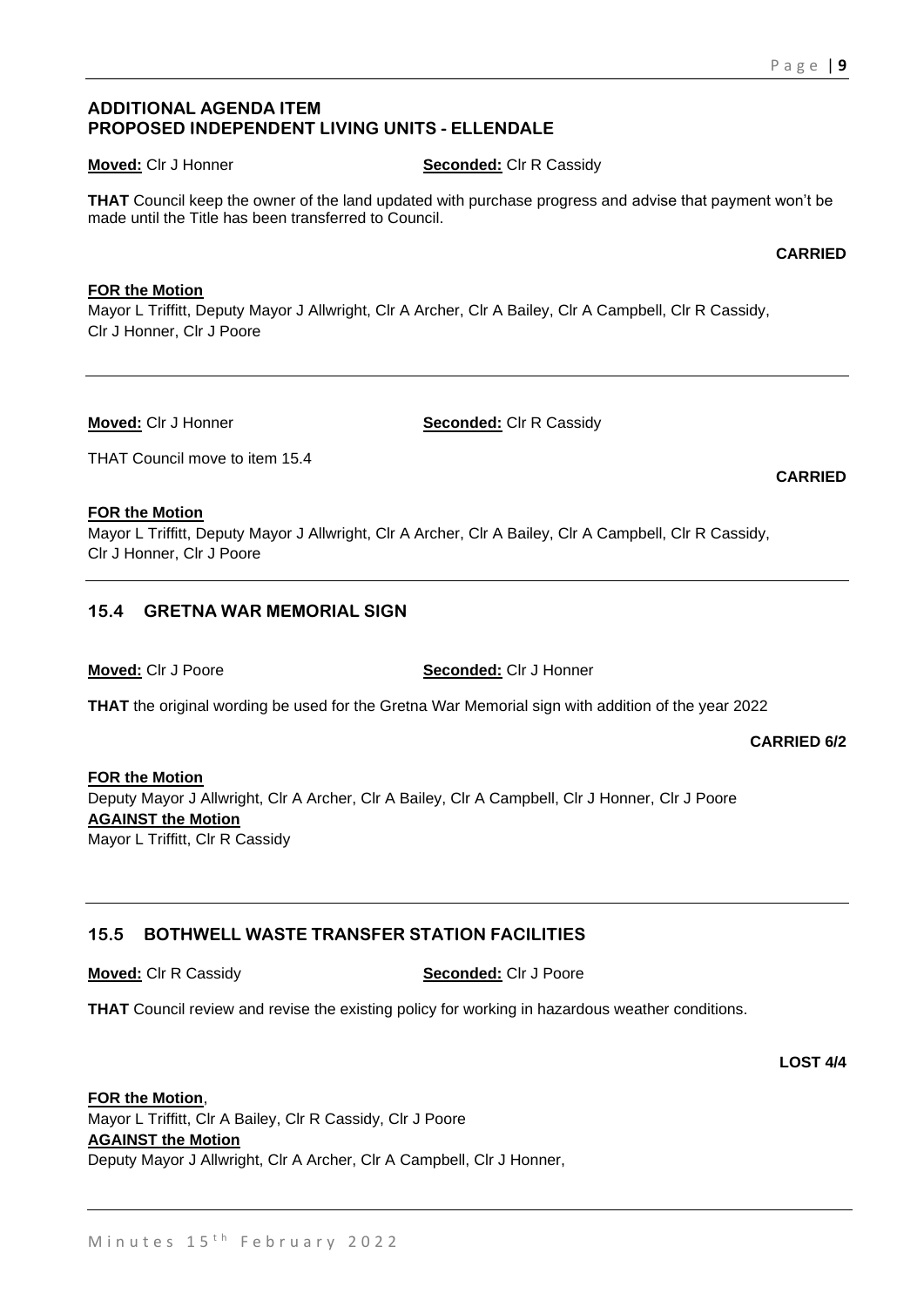**CARRIED**

#### **Moved:** Clr J Honner **Seconded:** Clr J Poore

**THAT** Council move back to Item 15.2 and Item 15.3

#### **FOR the Motion**

Mayor L Triffitt, Deputy Mayor J Allwright, Clr A Archer, Clr A Bailey, Clr A Campbell, Clr R Cassidy, Clr J Honner, Clr J Poore

*Council Planning Consultant (SMC) Mr Damian Mackey attended the meeting at 10.40*

## **15.2 PROPOSED BOTHWELL, OUSE, AND HAMILTON STRUCTURE PLANNING PROJECTS**

**Moved:** Deputy Mayor J Allwright **Seconded:** Clr R Cassidy

### **THAT:**

- A. Submissions be prepared and sent to the State Planning Office outlining the potential structure planning projects initially for Bothwell, Ouse, Hamilton and Gretna, with other settlements to follow, requesting 50% contributions from the State Government, based on a total cash budget for each project of approximately \$60,000.
- B. Draft project plans be prepared for the potential structure planning projects initially for Bothwell, Ouse, Hamilton and Gretna, with other settlements to follow, for consideration by Council. These are to include proposed steering committee arrangements.
- C. A report on the above points be provided to a future Council meeting, including budgetary implications for the coming financial year.
- D. Engage the services of Mr Damian Mackey (through the resource-sharing protocols with Southern Midlands Council) to facilitate the process on behalf of Council.

### **CARRIED**

### **FOR the Motion**

Mayor L Triffitt, Deputy Mayor J Allwright, Clr A Archer, Clr A Bailey, Clr A Campbell, Clr R Cassidy, Clr J Honner, Clr J Poore

*Mr J Branch Manager Works & Services attended the meeting at 11.00*

## **15.3 PROPOSED SCENIC LANDSCAPES PROJECT**

#### **Moved:** Clr J Poore **Seconded:** Clr J Honner

**THAT** this item be deferred until the next meeting of Council to allow for additional information to be provided.

#### **CARRIED**

#### **FOR the Motion**

Mayor L Triffitt, Deputy Mayor J Allwright, Clr A Archer, Clr A Bailey, Clr A Campbell, Clr R Cassidy, Clr J Honner, Clr J Poore

*Council Planning Consultant (SMC) Mr Damian Mackey left the meeting at 11.18*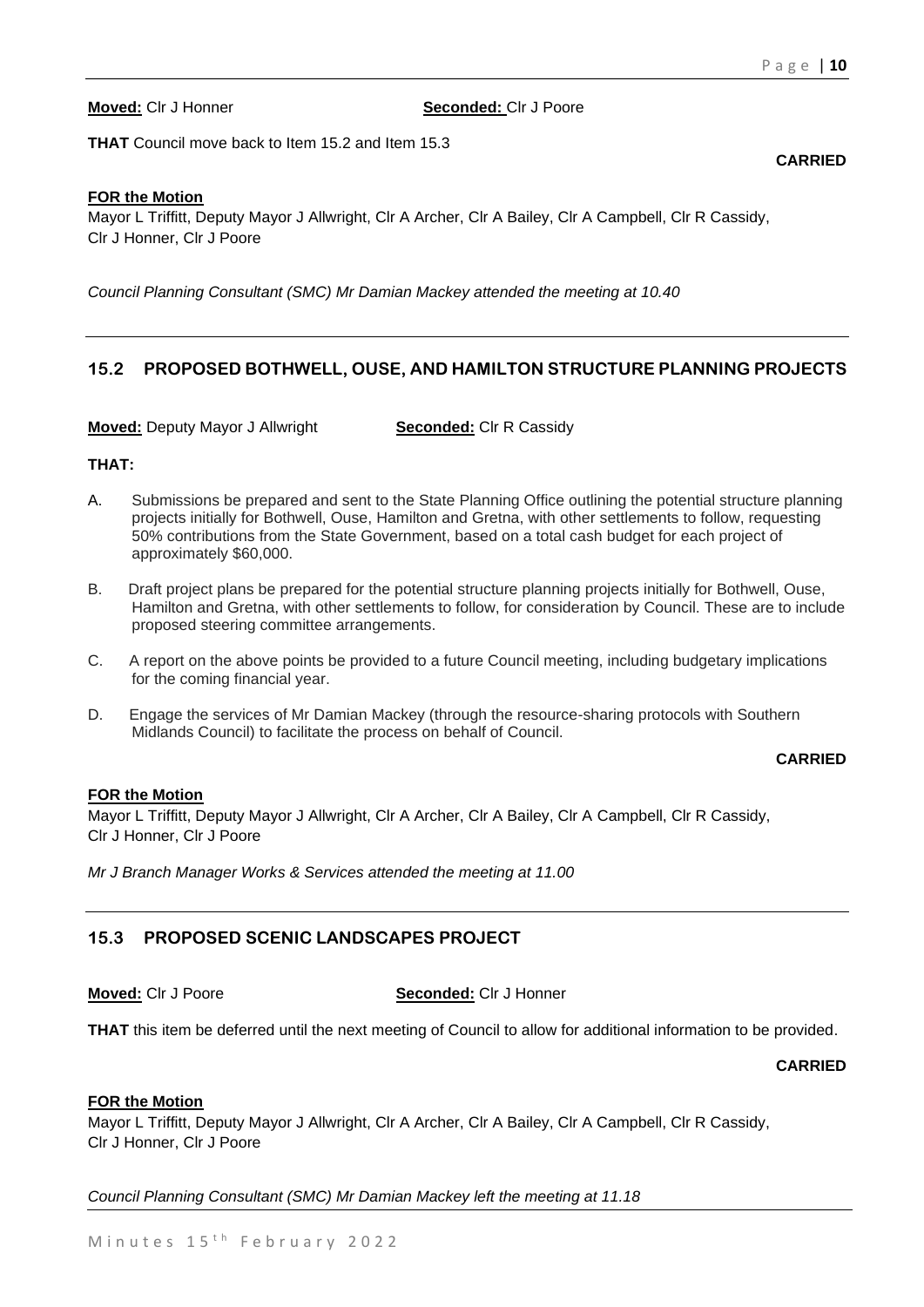## **15.6 BOTHWELL TOWN HALL – KITCHEN, SUPPER ROOM AND BAR AREA – PROPOSED RE-ROOF**

#### **Moved:** Clr J Poore **Seconded:** Clr A Campbell

**THAT** Council approve the allocation of \$50,000 to undertake the proposed re-roof with insulation of the Kitchen, Supper Room and Bar Area at the Bothwell Town Hall.

### **CARRIED**

### **FOR the Motion**

Mayor L Triffitt, Deputy Mayor J Allwright, Clr A Archer, Clr A Bailey, Clr A Campbell, Clr R Cassidy, Clr J Honner, Clr J Poore

### **15.7 COVID 19 VACCINATION AND PANDEMIC LEAVE POLICY**

## **MOTION 1.0 CHC - PANDEMIC LEAVE POLICY**

**Moved:** Clr A Campbell **Seconded:** Clr J Poore

**THAT** Council adopt the Central Highlands Council Pandemic Leave Policy and review in twelve months.

#### **CARRIED**

### **FOR the Motion**

Mayor L Triffitt, Deputy Mayor J Allwright, Clr A Archer, Clr A Bailey, Clr A Campbell, Clr R Cassidy, Clr J Honner, Clr J Poore

## **MOTION 2.0 CHC - COVID 19 VACCINATION POLICY**

**Moved:** Clr A Campbell **Seconded:** Clr J Poore

### **THAT**

- **1.** Council seek legal advice in relation to the Vaccination Policy and whether there is anything else we need to consider.
- **2.** Council consider the comments from the workforce in relation to the Vaccination Policy.
- **3.** The Mayor liaise with the General Management Committee of LGAT to ascertain what the whole of Local Government position is on mandating a COVID 19 Vaccination Policy

### **CARRIED**

#### **FOR the Motion**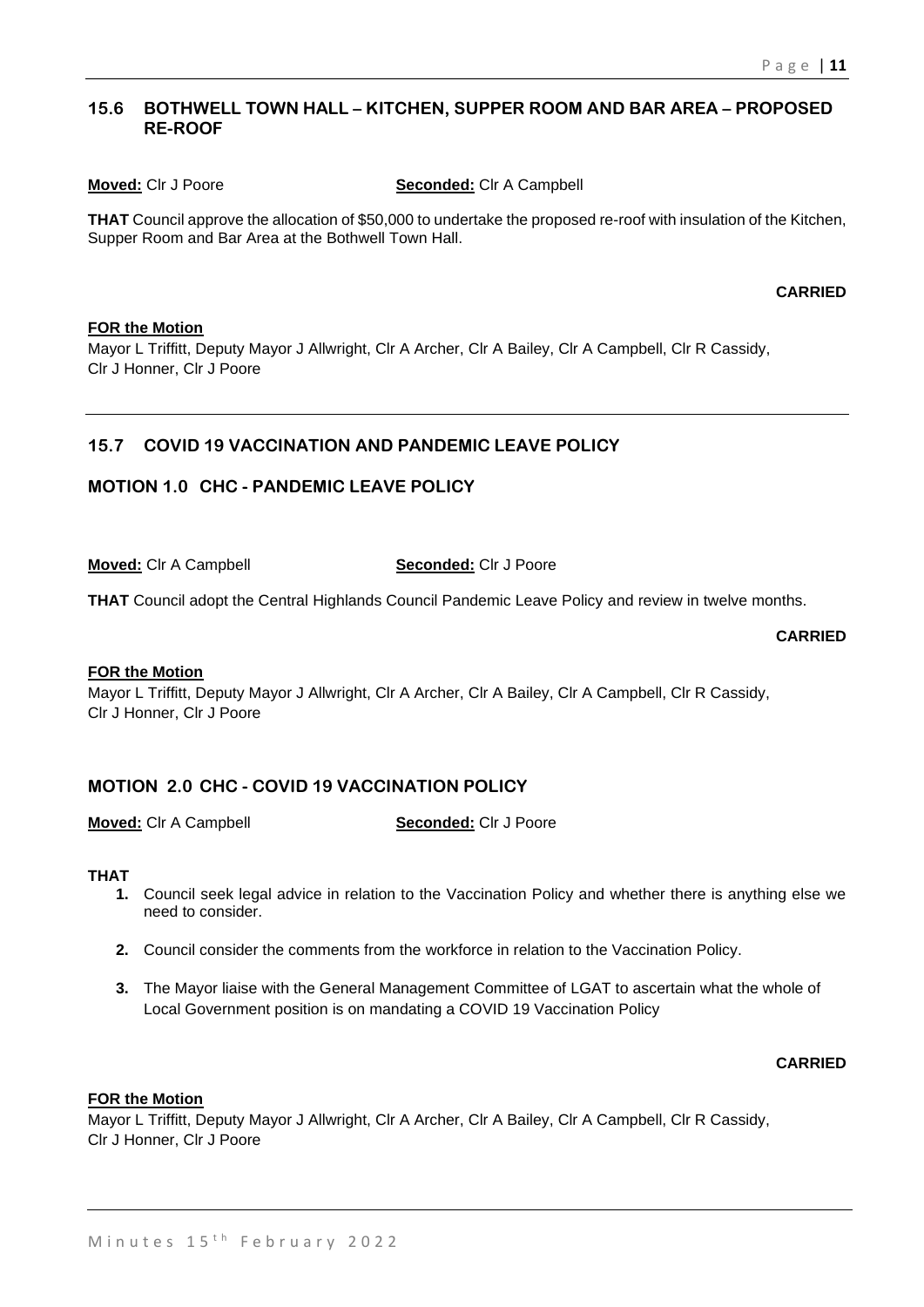## **15.8 REQUEST FEEDBACK ON THE LAKES WATER MANAGEMENT PLAN REVIEW IMPACT ASSESSMENT**

**Moved:** Clr R Cassidy **Seconded:** Clr A Bailey

## **THAT**

- A. Council acknowledges receiving the documents from Sara Naylon, DPIWE concerning the Plan Review for Lakes Crescent and Sorell; and advise Sara that:
- B. Council has previously written to the Minister
	- **1.** Expressing support for Council's representative and the position taken by Councillor Anthony Archer; and
	- **2.** Highlighting Council's absolute priority is to ensure that:
		- a. an adequate supply of potable water to the Bothwell Township and riparian water users every year
		- b. an adequate supply of irrigation water to ensure that the farms and business which rely upon it have at least 10,000MGL available every year and 12,000MGL when available.
- C. Council is of the view that the information requested in Sara's letter is the responsibility of the Department to collect and Council is limited due to privacy issues. The List will be able to provide the relevant property owner details to the Department.

### **CARRIED**

#### **FOR the Motion**

Mayor L Triffitt, Deputy Mayor J Allwright, Clr A Archer, Clr A Bailey, Clr A Campbell, Clr R Cassidy, Clr J Honner, Clr J Poore

### **15.9 DES BRIEFING REPORT**

### **PLANNING PERMITS ISSUED UNDER DELEGATION**

The following planning permits have been issued under delegation during the past month.

### **PERMITTED**

| DA NO.       | <b>APPLICANT</b> | <b>LOCATION</b>              | <b>PROPOSAL</b> |
|--------------|------------------|------------------------------|-----------------|
| 2022 / 00006 | D J C Jones      | 5540 Lyell Highway, Hamilton | Shed            |

#### **DISCRETIONARY**

| DA NO.     | <b>APPLICANT</b> | <b>LOCATION</b>             | <b>PROPOSAL</b>          |
|------------|------------------|-----------------------------|--------------------------|
| 2021/00114 | N T Ha           | 25 Patrick Street, Bothwell | <b>Garden Structures</b> |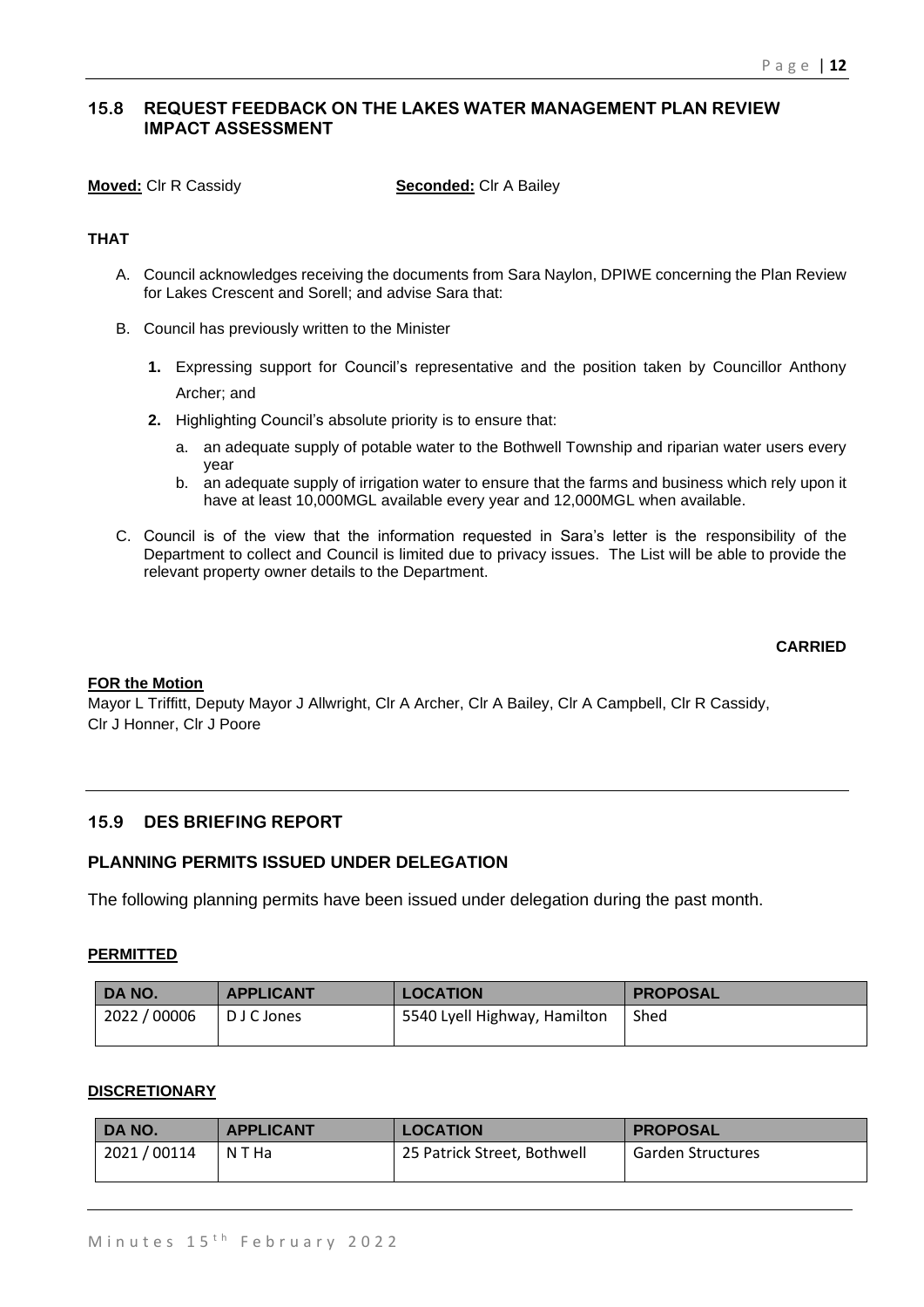| 2021/00112   | M.C.A Architects                     | CT 243891/1 Marlborough<br>Road, Miena                        | <b>Dwelling</b>                     |
|--------------|--------------------------------------|---------------------------------------------------------------|-------------------------------------|
| 2021 / 00117 | 6ty Pty Ltd                          | <b>Bothwell Police Station, 3</b><br>Barrack Street, Bothwell | <b>Accommodation Unit</b>           |
| 2021 / 00120 | K J D Kingston, D J<br><b>Buckby</b> | 14 Tarleton Street, Hamilton                                  | Outbuilding                         |
| 2021 / 00118 | T L Hicks                            | 77 Thiessen Crescent, Miena                                   | Dwelling Additions &<br>Alterations |

## **ANIMAL CONTROL**

#### **IMPOUNDED DOGS**

No dogs have been impounded during the past month.

### **STATISTICS AS OF 9 FEBRUARY 2022**

#### **Registrations**

Total Number of Dogs Registered in 2020/2021 Financial Year – 978

2021/2022 renewal have been issued.

- Number of Dogs Currently Registered 921
- Number of Dogs Pending Re-Registration 29

#### **Kennel Licences**

Total Number of Kennel Licences Issued for 2020/2021 Financial Year – 29

2021/2022 Renewal have been Issued.

- Number of Licenses Issued -30
- Number of Licences Pending 0

2021/2022 Renewal have been Issued.

- Number of Licenses Issued –30
- Number of Licences Pending 0

## **18.1 SUPPLEMENTARY AGENDA**

**Moved:** Clr J Honner **Seconded:** Clr R Cassidy

**THAT** Council move to the Supplementary Agenda Items

### **CARRIED**

### **FOR the Motion**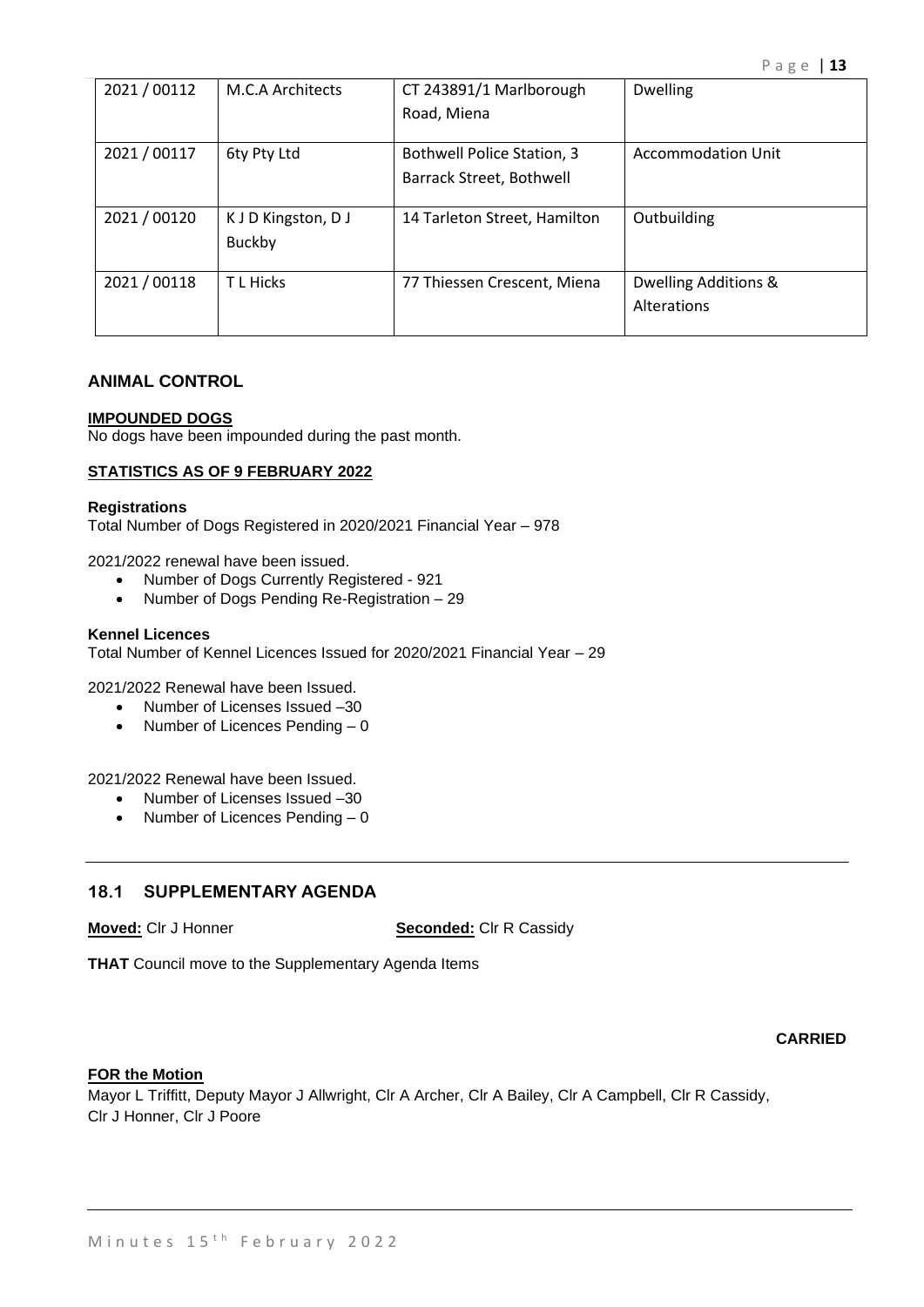## **18.1 BOTHWELL TOWNSHIP – CORRESPONDENCE FROM MRS KATHY EYLES**

### **RESOLVED THAT**

- 1. Council responds to Mrs Kathy Eyles, highlighting steps to be taken to rectify issues raised in correspondence.
- 2. Ms Josie Kelman, Executive Officer, The Derwent Catchment Project be invited to the next meeting of Council to discuss solution to address debris build up in the Clyde River.

## **18.2 AUTOMATED EXTERNAL DEFIBRILLATOR HAMILTON OFFICE AND BOTHWELL OFFICE**

#### **Moved:** Clr R Cassidy **Seconded:** Clr J Honner

**THAT** the Manager of Development and Environmental Services purchase two AED Wall Cabinet: Semi-Recessed with Alarm that will be wired into the building's security system, so that the alarm will be triggered when the door of the AED wall cabinet is opened — making it widely-known that an emergency is in progress. Install the AED in the wall cabinets of both buildings so they are visible from the street.

**CARRIED**

### **FOR the Motion**

Mayor L Triffitt, Deputy Mayor J Allwright, Clr A Archer, Clr A Bailey, Clr A Campbell, Clr R Cassidy, Clr J Honner, Clr J Poore

### **18.3 UPGRADE OF PHONE SYSTEM AT THE HAMILTON OFFICE AND BOTHWELL OFFICE**

#### **Moved:** Clr J Honner **Seconded:** Clr A Campbell

**THAT** Council approve a budget allocation of \$20,000 in 2021/2022 budget to upgrade the phone system, at the Hamilton and Bothwell Offices before the end of May 2022.

#### **CARRIED**

### **FOR the Motion**

Mayor L Triffitt, Deputy Mayor J Allwright, Clr A Archer, Clr A Bailey, Clr A Campbell, Clr R Cassidy, Clr J Honner, Clr J Poore

## **18.4 CLEANING FOR COUNCIL PREMISES**

**Moved:** Clr R Cassidy **Seconded:** Clr A Bailey

**THAT** The General Manager approve the creation of the above position initially for 20 hours per week

**CARRIED**

#### **FOR the Motion**

Mayor L Triffitt, Deputy Mayor J Allwright, Clr A Archer, Clr A Bailey, Clr A Campbell, Clr R Cassidy, Clr J Honner, Clr J Poore

*Council adjourned for lunch at 12.35 pm*

*Council resumed the meeting at 1.05 pm*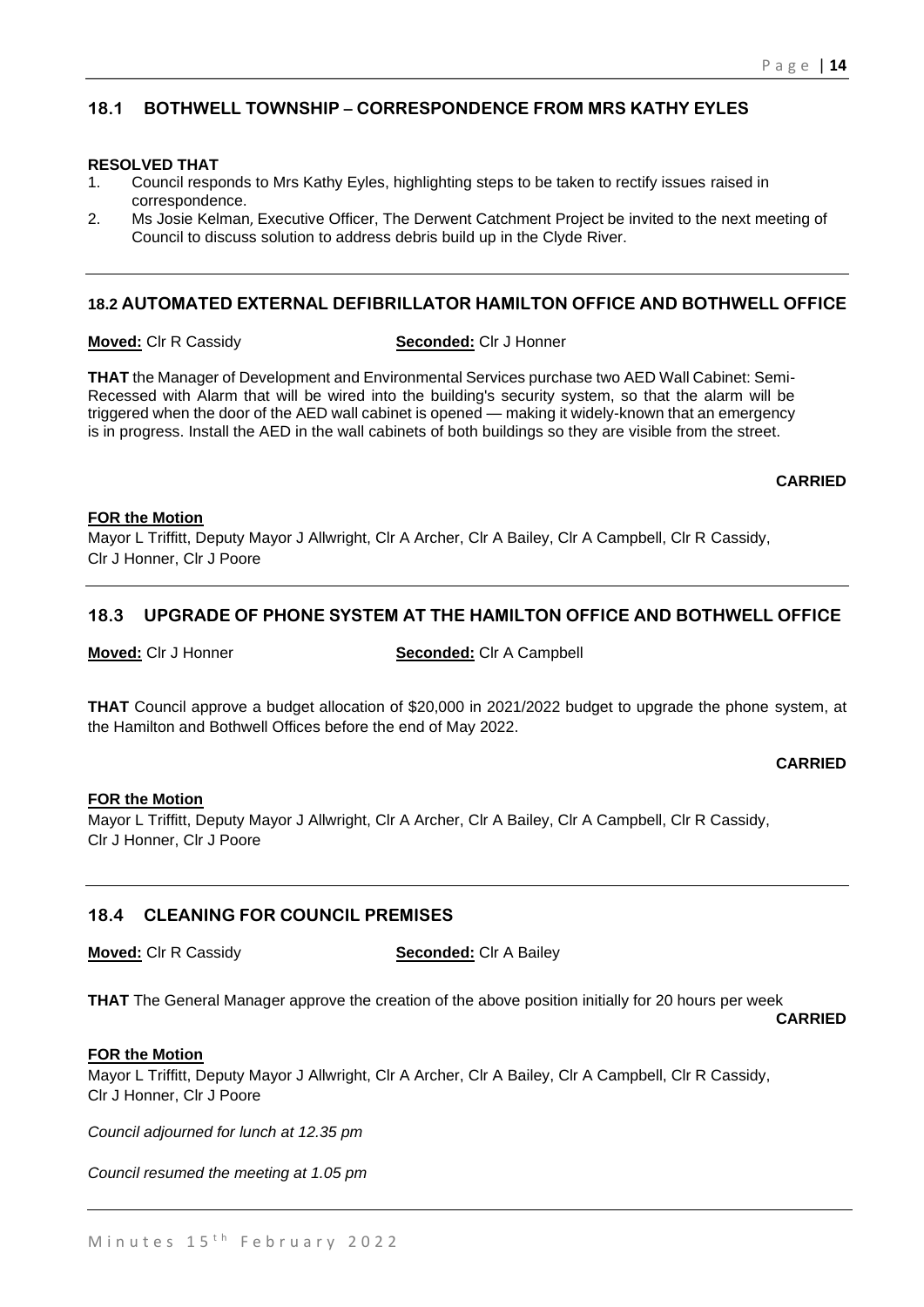*Manager DES, Mr Graham Rogers left the meeting at 12.35 pm*

*Clr A Archer left the meeting at 12.45 pm*

## **16.0 WORKS & SERVICES**

**Moved:** Clr A Bailey **Seconded:** Clr R Cassidy

**THAT** the Works & Services Report be received.

**CARRIED**

### **FOR the Motion**

Mayor L Triffitt, Deputy Mayor J Allwright, Clr A Bailey, Clr A Campbell, Clr R Cassidy, Clr J Honner, Clr J Poore

### **16.1 LOCAL ROADS & COMMUNTY INFRASTRUCTURE PROGRAM PHASE 3**

**Moved:** Clr J Honner **Seconded:** Clr R Cassidy

**THAT** Council allocate an extra \$90,000 towards the construct and seal of Thousand Acre Lane

AND

**THAT** Council allocate \$60,000 for a new project Ellendale play equipment upgrade

**CARRIED**

#### **FOR the Motion**

Mayor L Triffitt, Deputy Mayor J Allwright, Clr A Bailey, Clr A Campbell, Clr R Cassidy, Clr J Honner, Clr J Poore

### **16.2 ELLENDALE PLAY EQUIPMENT**

**Moved:** Clr A Bailey **Seconded:** Clr R Cassidy

**THAT** Council allocates \$60,000 from the Local Roads and Community Infrastructure Program Phase 3 to a project of upgrading the Ellendale Play Equipment

### **CARRIED**

#### **FOR the Motion**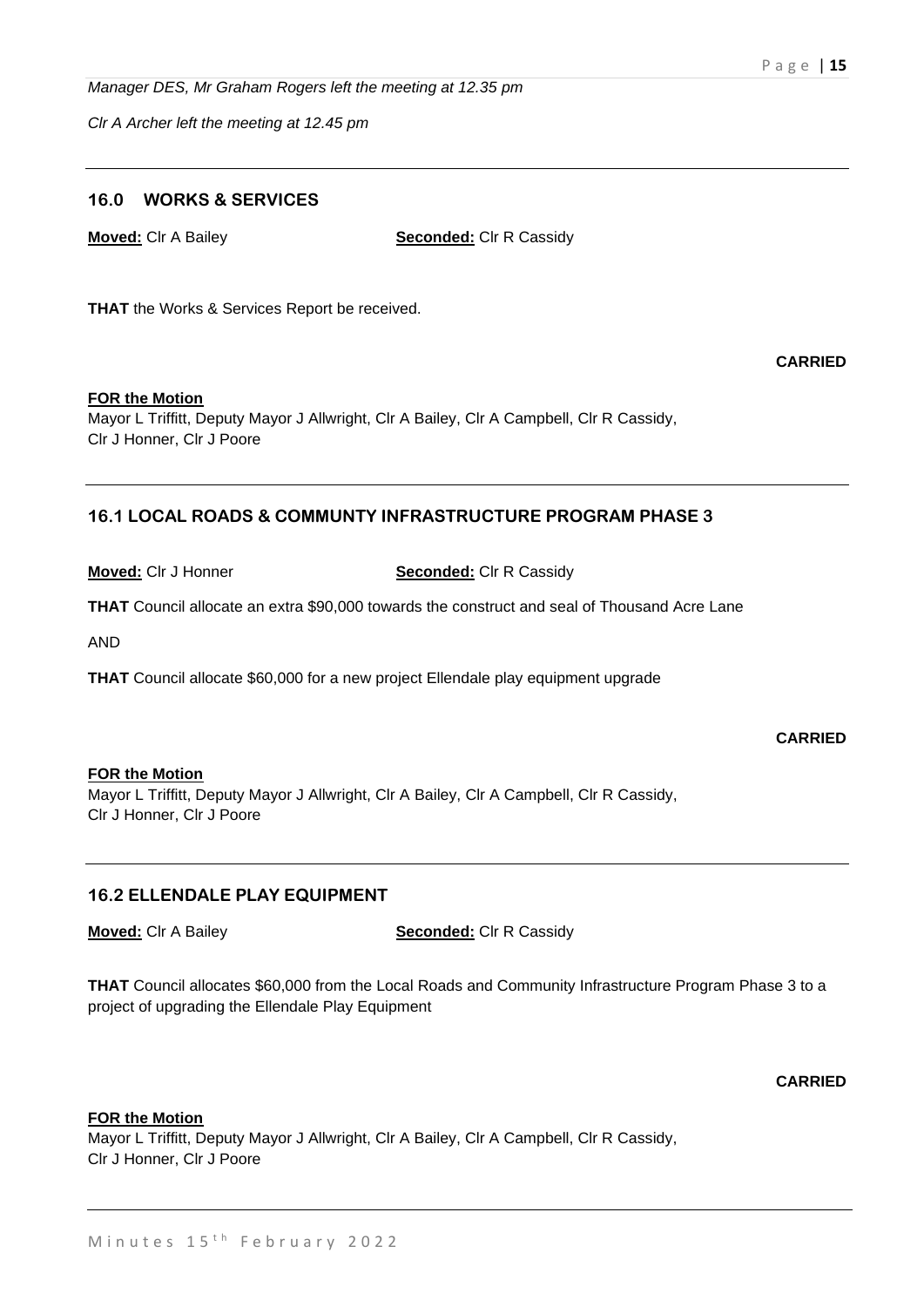## **16.3 POLICY NO. 2021-60 ROADSIDE MEMORIALS POLICY**

**Moved:** Deputy Mayor J Allwright **Seconded:** Clr J Poore

**THAT** Council approve Policy No. 2022-60 Roadside Memorials Policy

**CARRIED**

### **FOR the Motion**

Mayor L Triffitt, Deputy Mayor J Allwright, Clr A Bailey, Clr A Campbell, Clr R Cassidy, Clr J Honner, Clr J Poore

*Clr A Archer returned to the meeting at 1.16 pm*

## **16.4 ELLENDALE BBQ SHELTER**

**Moved:** Clr A Bailey **Seconded:** Clr R Cassidy

**THAT** Council thank Mr and Mrs Simpson for their correspondence and advise that lighting will be installed in the BBQ Shelter, Ellendale.

**CARRIED**

### **FOR the Motion**

Mayor L Triffitt, Deputy Mayor J Allwright, Clr A Archer, Clr A Bailey, Clr A Campbell, Clr R Cassidy, Clr J Honner, Clr J Poore

## **16.5 GRADER SALE – KOMATSU 655**

Noted

*Manager Works and Services Mr Jason Branch left the meeting at 1.19 pm*

## **17.0 ADMINISTRATION**

### **17.1 REMISSIONS UNDER DELEGATION**

The General Manager has granted the following remission under delegation:

01-0826-02486 \$23.10 Penalty on property sold

**Moved:** Clr J Honner **Seconded:** Clr A Campbell

**THAT** the remission under delegation be noted.

**CARRIED**

#### **FOR the Motion**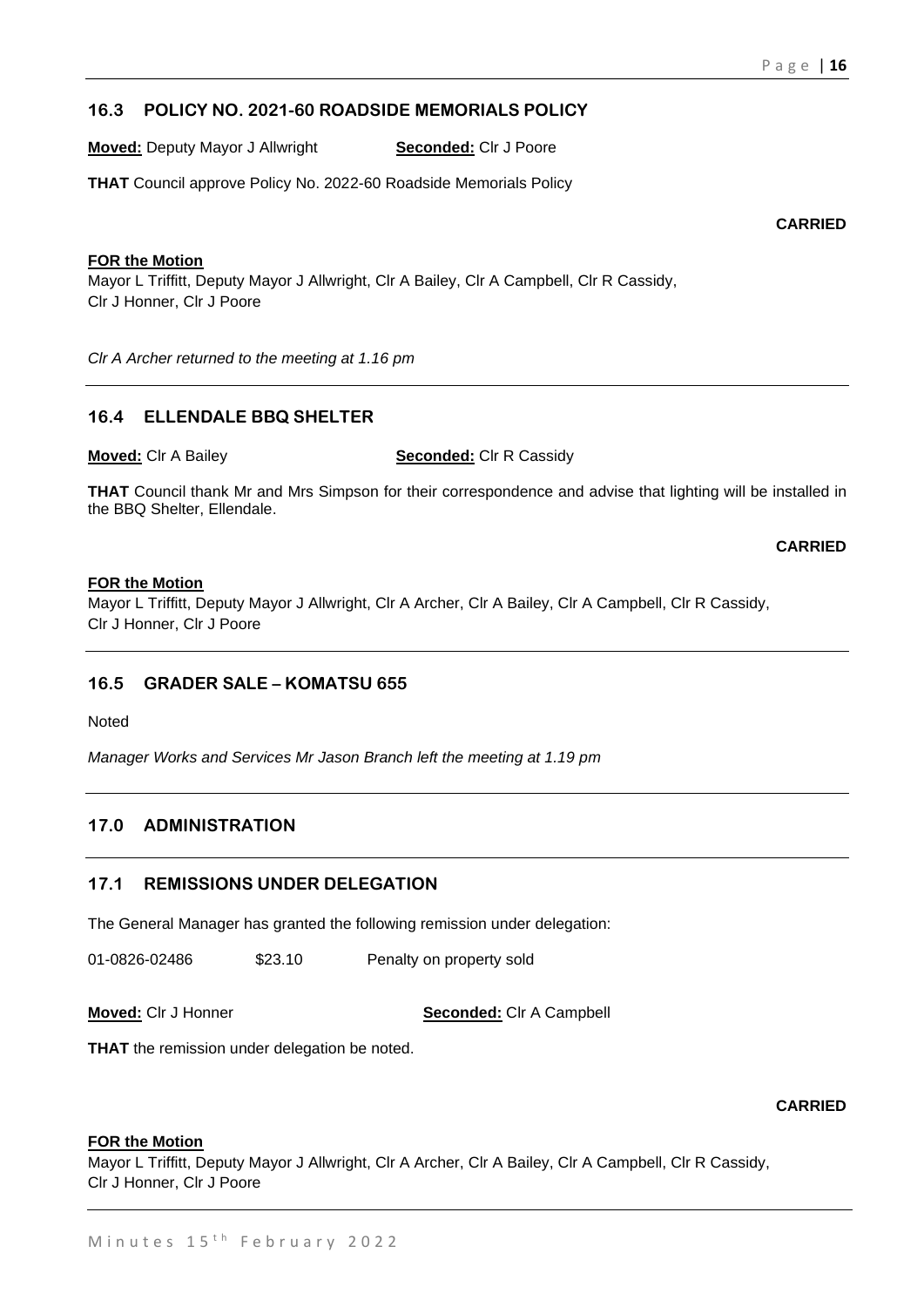## **17.2 DIABETES TASMANIA POLLIEPEDAL '22**

**Moved:** Clr A Bailey **Seconded:** Clr J Poore

**THAT** Council make a donation of \$250.00 to Diabetes Tasmania for the PolliePedal '22

**CARRIED**

### **FOR the Motion**

Mayor L Triffitt, Deputy Mayor J Allwright, Clr A Archer, Clr A Bailey, Clr A Campbell, Clr R Cassidy, Clr J Honner, Clr J Poore

### **17.3 DISTRICT WATER SUPPLY**

### **DEALT WITH UNDER DES AGENDA – ITEM 15.8**

## **17.4 RECOGNITION OF CENTRAL HIGHLANDS RESIDENTS WHO HAVE UNDERTAKEN INTERNATIONAL ACTIVE SERVICE OR PEACE KEEPING DUTIES**

**Moved:** Clr A Campbell **Seconded:** Clr A Bailey

#### **THAT:**

- (a) Council allocates funding in the 2022/23 budget to erect additional Honour Boards throughout the Central Highlands:
- (b) Council's Community Relations Officer in conjunction with Clr J Honner, Mr Andy Beasant and Mr Ron Sonners begin gathering names of those Central Highlands residents who served in conflicts or international peace keeping operations since 1945; and
- (c) Council applies for relevant funding when available.

#### **CARRIED**

### **FOR the Motion**

Mayor L Triffitt, Deputy Mayor J Allwright, Clr A Archer, Clr A Bailey, Clr A Campbell, Clr R Cassidy, Clr J Honner, Clr J Poore

### **17.5 FINAL DRAFT SOUTHERN TASMANIAN REGIONAL WASTE AUTHORITY – RULES**

**Moved:** Clr J Honner **Seconded:** Clr R Cassidy

**That** 

1. Council note its decision of 17 August 2021 to establish a Joint Authority, in accordance with Section 30 of the *Local Government Act 1993*, to be known as the Southern Tasmanian Regional Waste Authority, with other Southern Tasmanian Councils to progress waste related issues.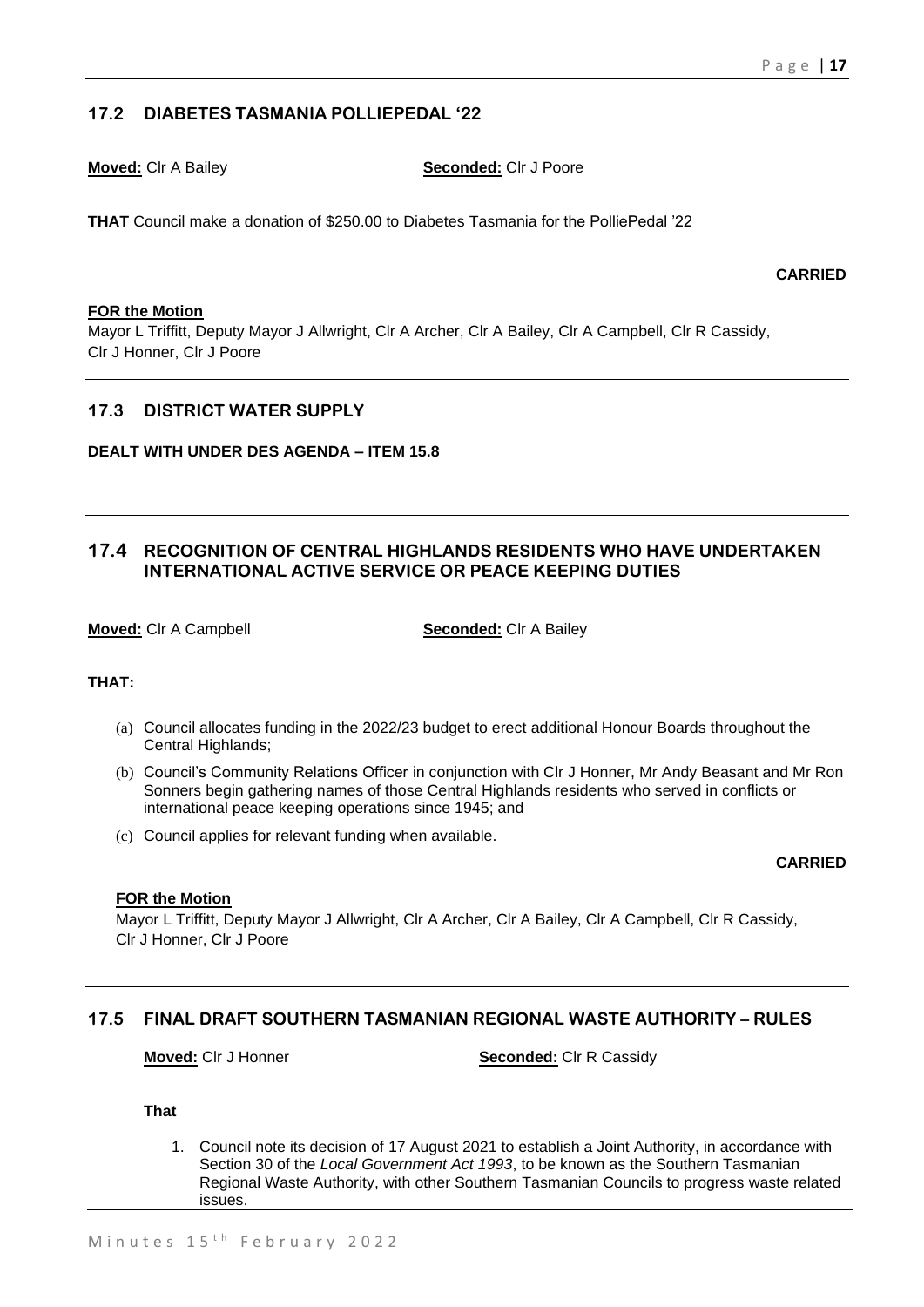- 2. The proposed rules of the Southern Tasmanian Regional Waste Authority as an attachment to this report be approved.
- 3. The General Manager be delegated authority to amend the proposed rules as required following consultation with the other eleven Southern Tasmanian Councils.
- 4. The General Manager be authorised to undertake all necessary actions to enable the establishment of the new Joint Authority to be progressed in accordance with Sections 30, 31, 32 and 33 of the *Local Government Act 1993*.
- 5. Should changes to the proposed rules be required as a result of the statutory approval process, a further report be presented back to Council accordingly.

**CARRIED BY ABSOLUTE MAJORITY**

#### **FOR the Motion**

Mayor L Triffitt, Deputy Mayor J Allwright, Clr A Archer, Clr A Bailey, Clr A Campbell, Clr R Cassidy, Clr J Honner, Clr J Poore

### **17.6 AUSTRALIA DAY AWARDS**

**RESOLVED THAT** Australia Day Award recipients be invited to a morning tea (10-11am) at the Bothwell Town Hall, Wednesday the 9<sup>th</sup> of March 2022.

### **17.7 LGAT MARCH GENERAL MEETING – MOTIONS**

LGAT has forwarded two motions received for the March General Meeting to allow for discussion by Council prior to this meeting.

#### *1. Motion received from Brighton Council:*

## **Decision Sought**

That LGAT advocate to the Federal Government for the removal/exemption of FBT on Electric vehicles where use is restricted to travel between home and work.

#### *2. Motion received from Northern Midlands Council*

**Motion:**

*That LGAT lobby the State Government to initiate and fund the development and implementation of a family and sexual violence prevention framework for local government across the state.*

**RESOLVED THAT** Council supports both Motions